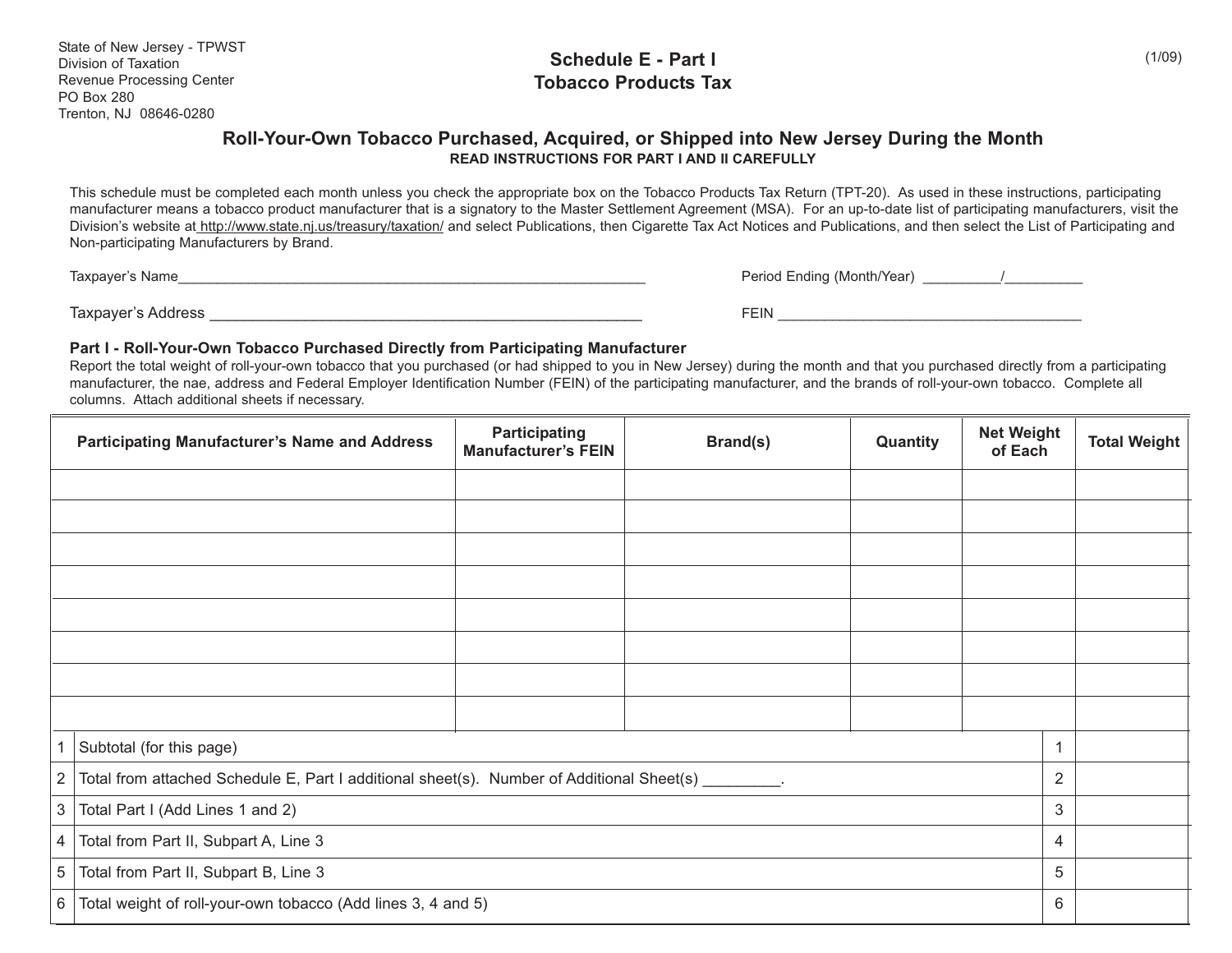# **Roll-Your-Own Tobacco Purchased, Acquired, or Shipped into New Jersey During the Month**

| Taxpayer's Name    |                      | Period Ending (Month/Year) |  |
|--------------------|----------------------|----------------------------|--|
| Taxpayer's Address |                      | <b>FEIN</b>                |  |
|                    | <b>Dortioinating</b> | Not Woight                 |  |

| <b>Participating Manufacturer's Name and Address</b>                                    | <b>Participating</b><br><b>Manufacturer's FEIN</b> | <b>Brand(s)</b> | Quantity | <b>Net Weight</b><br>of Each | <b>Total Weight</b> |  |
|-----------------------------------------------------------------------------------------|----------------------------------------------------|-----------------|----------|------------------------------|---------------------|--|
|                                                                                         |                                                    |                 |          |                              |                     |  |
|                                                                                         |                                                    |                 |          |                              |                     |  |
|                                                                                         |                                                    |                 |          |                              |                     |  |
|                                                                                         |                                                    |                 |          |                              |                     |  |
|                                                                                         |                                                    |                 |          |                              |                     |  |
|                                                                                         |                                                    |                 |          |                              |                     |  |
|                                                                                         |                                                    |                 |          |                              |                     |  |
|                                                                                         |                                                    |                 |          |                              |                     |  |
|                                                                                         |                                                    |                 |          |                              |                     |  |
|                                                                                         |                                                    |                 |          |                              |                     |  |
|                                                                                         |                                                    |                 |          |                              |                     |  |
|                                                                                         |                                                    |                 |          |                              |                     |  |
|                                                                                         |                                                    |                 |          |                              |                     |  |
|                                                                                         |                                                    |                 |          |                              |                     |  |
|                                                                                         |                                                    |                 |          |                              |                     |  |
|                                                                                         |                                                    |                 |          |                              |                     |  |
|                                                                                         |                                                    |                 |          |                              |                     |  |
|                                                                                         |                                                    |                 |          |                              |                     |  |
|                                                                                         |                                                    |                 |          |                              |                     |  |
|                                                                                         |                                                    |                 |          |                              |                     |  |
| Subtotal - Enter subtotal for Part I - Additional Sheet on Schedule E - Part I, Line 2. |                                                    |                 |          |                              |                     |  |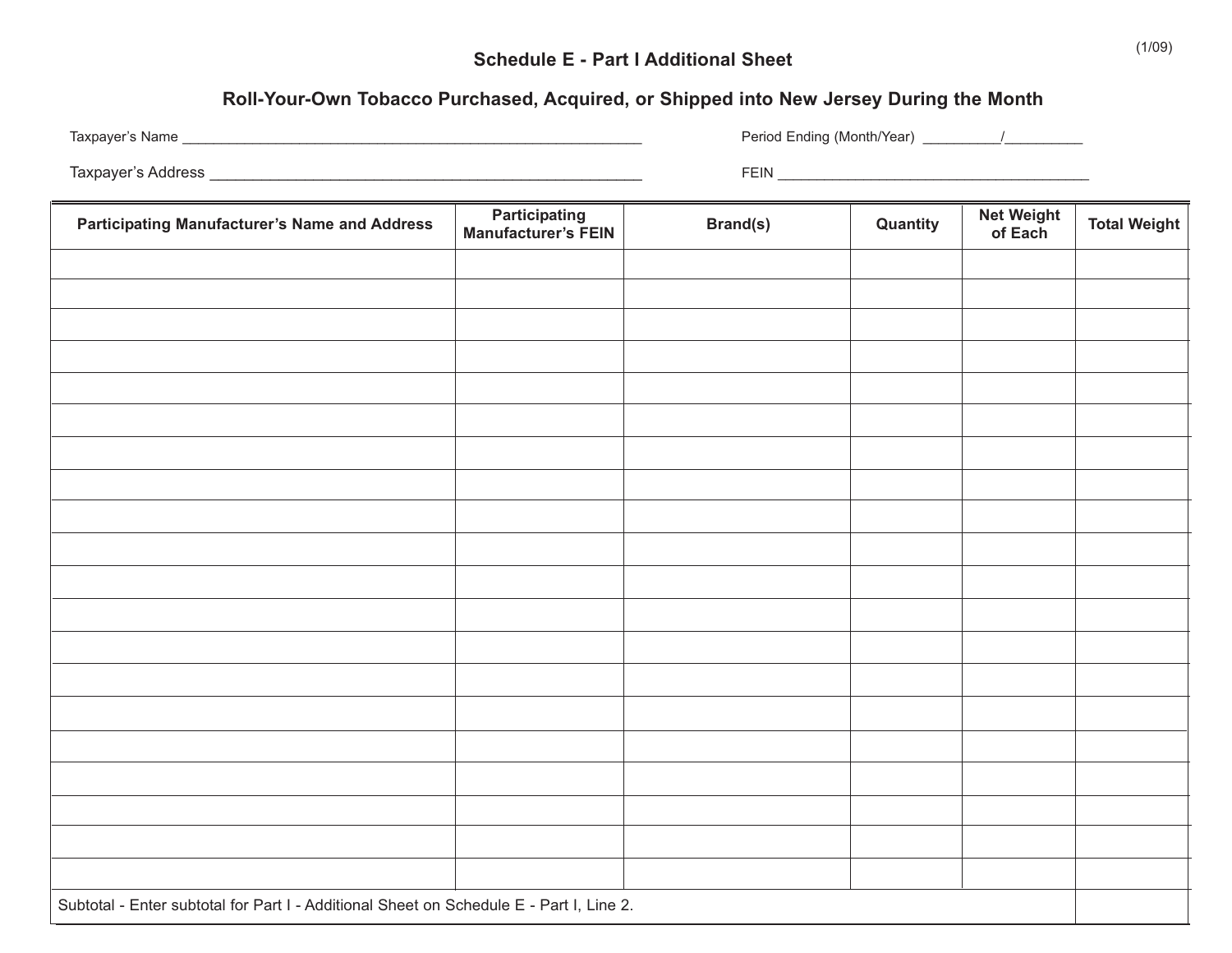#### **Schedule E - Part II, SUBPART A Tobacco Products Tax**

# **Roll-Your-Own Tobacco Purchased, Acquired, or Shipped into New Jersey During the Month**

Taxpayer's Name \_\_\_\_\_\_\_\_\_\_\_\_\_\_\_\_\_\_\_\_\_\_\_\_\_\_\_\_\_\_\_\_\_\_\_\_\_\_\_\_\_\_\_\_\_\_\_\_\_\_\_\_\_\_\_\_\_\_\_\_ Period Ending (Month/Year) \_\_\_\_\_\_\_\_\_\_/\_\_\_\_\_\_\_\_\_\_

| Period Ending (Month/Year) |  |
|----------------------------|--|
|----------------------------|--|

Taxpayer's Address \_\_\_\_\_\_\_\_\_\_\_\_\_\_\_\_\_\_\_\_\_\_\_\_\_\_\_\_\_\_\_\_\_\_\_\_\_\_\_\_\_\_\_\_\_\_\_\_\_\_\_ FEIN \_\_\_\_\_\_\_\_\_\_\_\_\_\_\_\_\_\_\_\_\_\_\_\_\_\_\_\_\_\_\_\_\_\_\_\_\_\_\_

#### **Part II - Roll-Your-Own Tobacco Products Not Purchased Directly from a Participating Manufacturer**

**SUBPART A - Roll-Your-Own Tobacco Manufactured by a Participating Manufacturer but Not Purchased Directly from the Participating Manufacturer** Report the total weight of roll-your-own tobacco that you purchased (or had shipped to you in New Jersey) during the month that was manufactured by a participating manufacturer, but was not purchased directly from the participating manufacturer. The name, address, and Federal Identification Number (FEIN) of the participating manufacturer and the person from whom you purchased the roll-your-own tobacco ("Supplier") is required. You must also list he brands of roll-your-own tobacco, the quantity, net weight and total weight. Complete all columns. Attach additional sheets if necessary.

|   | <b>Participating Manufacturer's Name,</b><br>Address, and Federal Identification Number                    | Brand(s) | Supplier's Name, Address, and Federal<br><b>Identification Number</b> | Quantity | <b>Net Weight</b><br>of Each |              | <b>Total Weight</b> |
|---|------------------------------------------------------------------------------------------------------------|----------|-----------------------------------------------------------------------|----------|------------------------------|--------------|---------------------|
|   |                                                                                                            |          |                                                                       |          |                              |              |                     |
|   |                                                                                                            |          |                                                                       |          |                              |              |                     |
|   |                                                                                                            |          |                                                                       |          |                              |              |                     |
|   |                                                                                                            |          |                                                                       |          |                              |              |                     |
|   |                                                                                                            |          |                                                                       |          |                              |              |                     |
|   |                                                                                                            |          |                                                                       |          |                              |              |                     |
|   |                                                                                                            |          |                                                                       |          |                              |              |                     |
|   |                                                                                                            |          |                                                                       |          |                              |              |                     |
|   |                                                                                                            |          |                                                                       |          |                              |              |                     |
|   |                                                                                                            |          |                                                                       |          |                              |              |                     |
|   |                                                                                                            |          |                                                                       |          |                              |              |                     |
|   |                                                                                                            |          |                                                                       |          |                              |              |                     |
|   | Subtotal (for this page)                                                                                   |          |                                                                       |          |                              | $\mathbf{1}$ |                     |
| 2 | Total from attached Schedule E - Part II additional sheet(s). Number of Additional Sheet(s) ________.      |          |                                                                       |          |                              |              |                     |
|   | 3 <sup>1</sup><br>Total weight of roll-your-own tobacco (Add lines 1and 2). Enter total on Part I, Line 4. |          |                                                                       |          |                              |              |                     |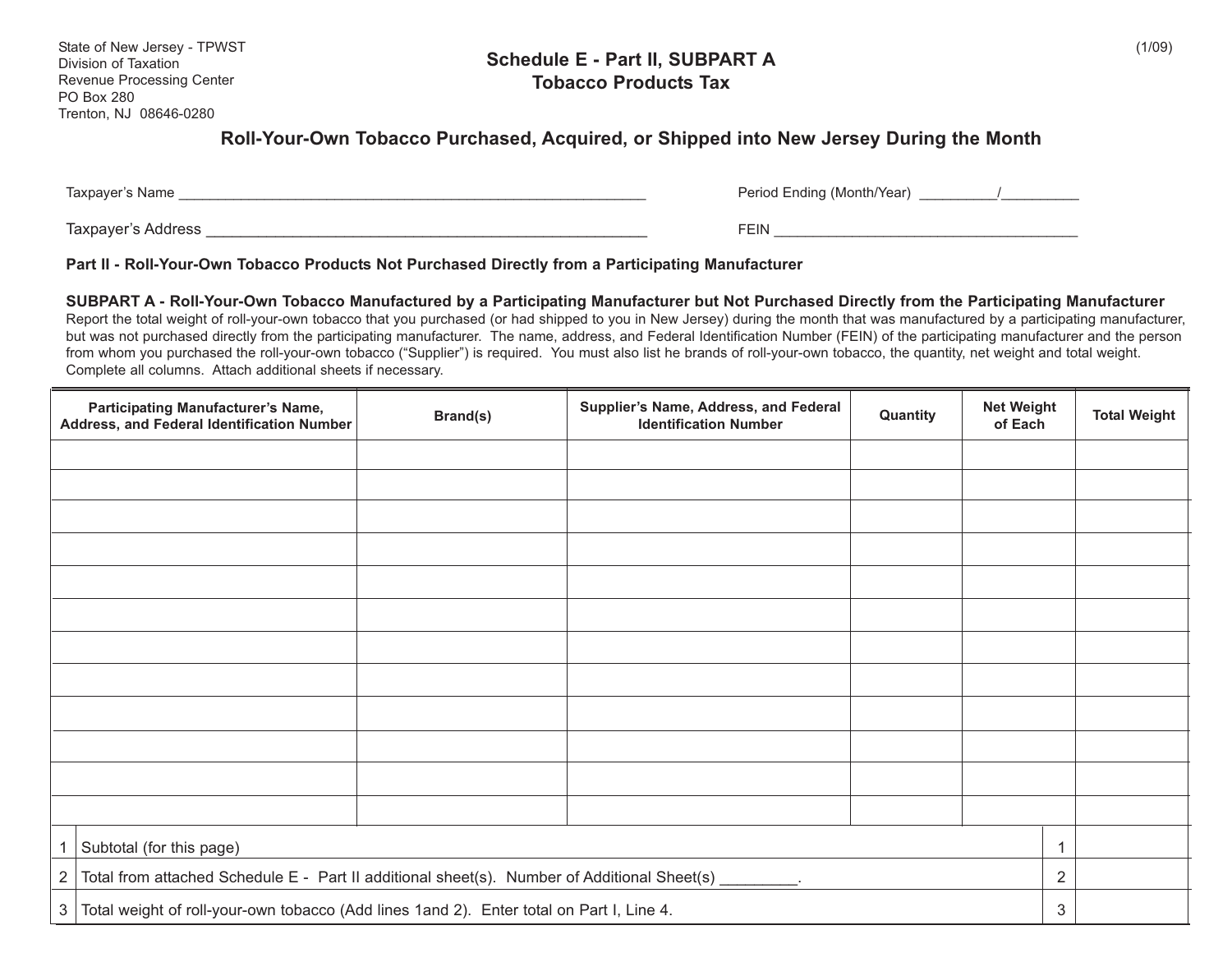#### **Schedule E - Part II, SUBPART A - Additional Sheet Tobacco Products Tax**

### **Roll-Your-Own Tobacco Purchased, Acquired, or Shipped into New Jersey During the Month**

Taxpayer's Name \_\_\_\_\_\_\_\_\_\_\_\_\_\_\_\_\_\_\_\_\_\_\_\_\_\_\_\_\_\_\_\_\_\_\_\_\_\_\_\_\_\_\_\_\_\_\_\_\_\_\_\_\_\_\_\_\_\_\_ Period Ending (Month/Year) \_\_\_\_\_\_\_\_\_\_/\_\_\_\_\_\_\_\_\_\_

Taxpayer's Address \_\_\_\_\_\_\_\_\_\_\_\_\_\_\_\_\_\_\_\_\_\_\_\_\_\_\_\_\_\_\_\_\_\_\_\_\_\_\_\_\_\_\_\_\_\_\_\_\_\_ FEIN \_\_\_\_\_\_\_\_\_\_\_\_\_\_\_\_\_\_\_\_\_\_\_\_\_\_\_\_\_\_\_\_\_\_\_\_\_\_\_

| <b>Participating Manufacturer's Name,</b><br>Address, and Federal Identification Number                            | Brand(s) | Supplier's Name, Address, and Federal<br><b>Identification Number</b> | Quantity | <b>Net Weight</b><br>of Each | <b>Total Weight</b> |
|--------------------------------------------------------------------------------------------------------------------|----------|-----------------------------------------------------------------------|----------|------------------------------|---------------------|
|                                                                                                                    |          |                                                                       |          |                              |                     |
|                                                                                                                    |          |                                                                       |          |                              |                     |
|                                                                                                                    |          |                                                                       |          |                              |                     |
|                                                                                                                    |          |                                                                       |          |                              |                     |
|                                                                                                                    |          |                                                                       |          |                              |                     |
|                                                                                                                    |          |                                                                       |          |                              |                     |
|                                                                                                                    |          |                                                                       |          |                              |                     |
|                                                                                                                    |          |                                                                       |          |                              |                     |
|                                                                                                                    |          |                                                                       |          |                              |                     |
|                                                                                                                    |          |                                                                       |          |                              |                     |
|                                                                                                                    |          |                                                                       |          |                              |                     |
|                                                                                                                    |          |                                                                       |          |                              |                     |
|                                                                                                                    |          |                                                                       |          |                              |                     |
|                                                                                                                    |          |                                                                       |          |                              |                     |
|                                                                                                                    |          |                                                                       |          |                              |                     |
|                                                                                                                    |          |                                                                       |          |                              |                     |
|                                                                                                                    |          |                                                                       |          |                              |                     |
|                                                                                                                    |          |                                                                       |          |                              |                     |
| Subtotal - Enter subtotal for Part II, SUBPART A - Additional Sheet(s) on Schedule E - Part II, SUBPART A, Line 2. |          |                                                                       |          |                              |                     |

 $(1/09)$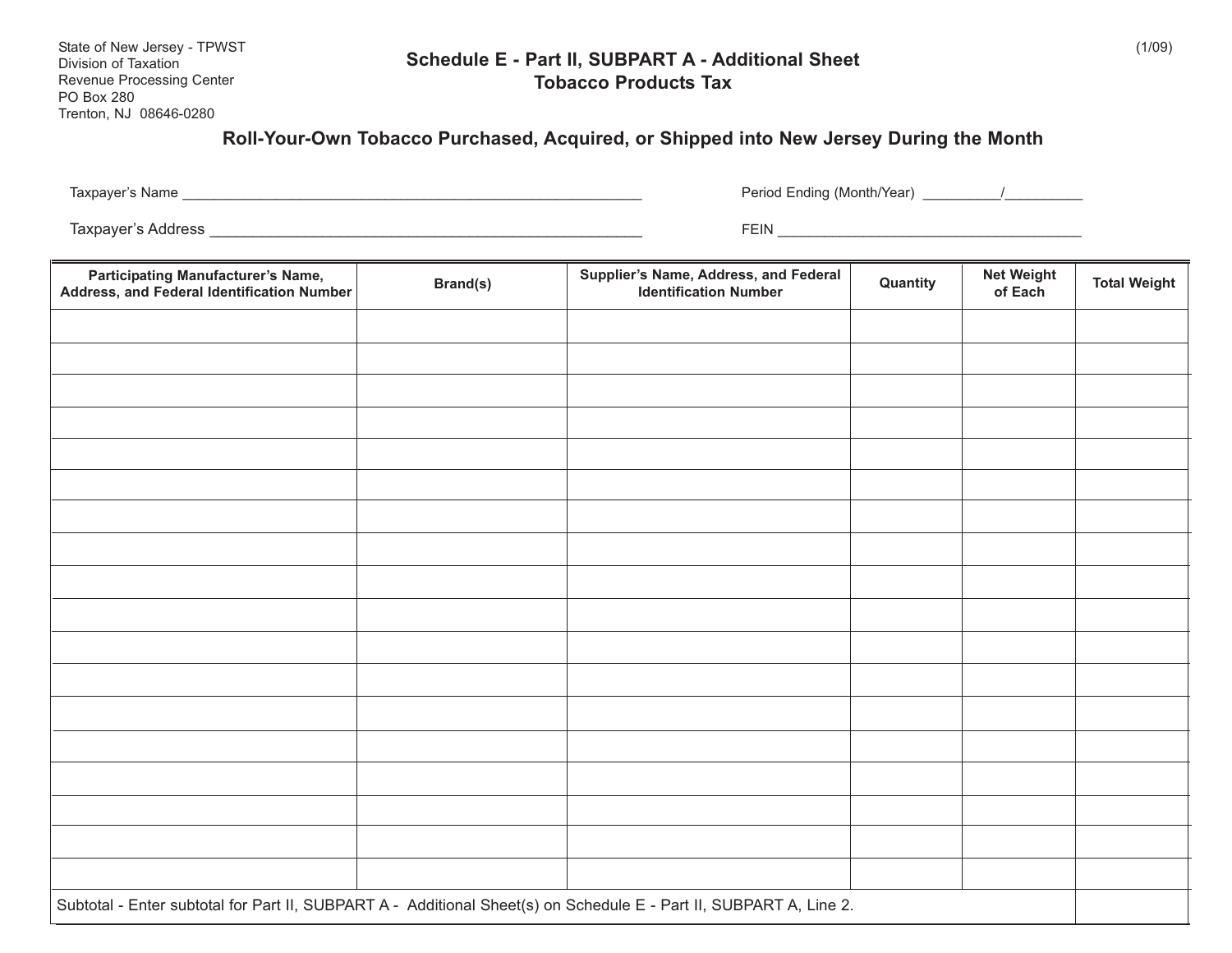#### **Schedule E - Part II, SUBPART B Tobacco Products Tax**

### **Roll-Your-Own Tobacco Purchased, Acquired, or Shipped into New Jersey During the Month**

| Taxpayer's Name    | Period Ending (Month/Year) |
|--------------------|----------------------------|
| Taxpayer's Address | FEIN                       |

#### **SUBPART B - Roll-Your-Own Tobacco Products Not Manufactured by a Participating Manufacturer**

Report the total weight of roll-your-own tobacco that you purchased (or had shipped to you in New Jersey) during the month that was not manufactured by a participating manufacturer, but was not purchased directly from the participating manufacturer, the name, address, and Federal Identification Number (FEIN) of the person from whom you purchased the roll-your-own tobacco ("Supplier"), and the brands of roll-your-own-tobacco. Also report the name, address and FEIN of the nonparticipating manufacturer. Complete all columns. Attach additional sheets if necessary.

- A nonparticipating manufacturer means a tobacco product manufacturer that is not a participating manufacturer and manufactures roll-your-own tobacco intended to be sold in the United States, including roll-your-own tobacco intended to be sold through an importer.
- A first purchaser means a person or other entity that is not a participating manufacturer and is responsible for the roll-your-own tobacco being designated for sale in the United States where the roll-your-own tobacco was not originally intended by its manufacturer to be sold in the United States.

|              | Supplier's Name, Address, and<br><b>Federal Identification Number</b>                                             | Brand(s) | Nonparticipating Manufacturer's or First<br>Purchaser's Name, Address, and Federal<br><b>Identification Number</b> | Quantity | <b>Net Weight</b><br>of Each |   | <b>Total Weight</b> |
|--------------|-------------------------------------------------------------------------------------------------------------------|----------|--------------------------------------------------------------------------------------------------------------------|----------|------------------------------|---|---------------------|
|              |                                                                                                                   |          |                                                                                                                    |          |                              |   |                     |
|              |                                                                                                                   |          |                                                                                                                    |          |                              |   |                     |
|              |                                                                                                                   |          |                                                                                                                    |          |                              |   |                     |
|              |                                                                                                                   |          |                                                                                                                    |          |                              |   |                     |
|              |                                                                                                                   |          |                                                                                                                    |          |                              |   |                     |
|              |                                                                                                                   |          |                                                                                                                    |          |                              |   |                     |
|              |                                                                                                                   |          |                                                                                                                    |          |                              |   |                     |
|              |                                                                                                                   |          |                                                                                                                    |          |                              |   |                     |
|              |                                                                                                                   |          |                                                                                                                    |          |                              |   |                     |
|              |                                                                                                                   |          |                                                                                                                    |          |                              |   |                     |
| 1            | Subtotal (for this page)                                                                                          |          |                                                                                                                    |          |                              |   |                     |
| 2            | Total from attached Schedule E - Part II, SUBPART B, additional sheet(s). Number of Additional Sheet(s) ________. |          |                                                                                                                    |          |                              |   |                     |
| $\mathbf{3}$ | Total weight of roll-your-own tobacco (Add lines 1and 2). Enter total on Part I, Line 5.                          |          |                                                                                                                    |          |                              | 3 |                     |